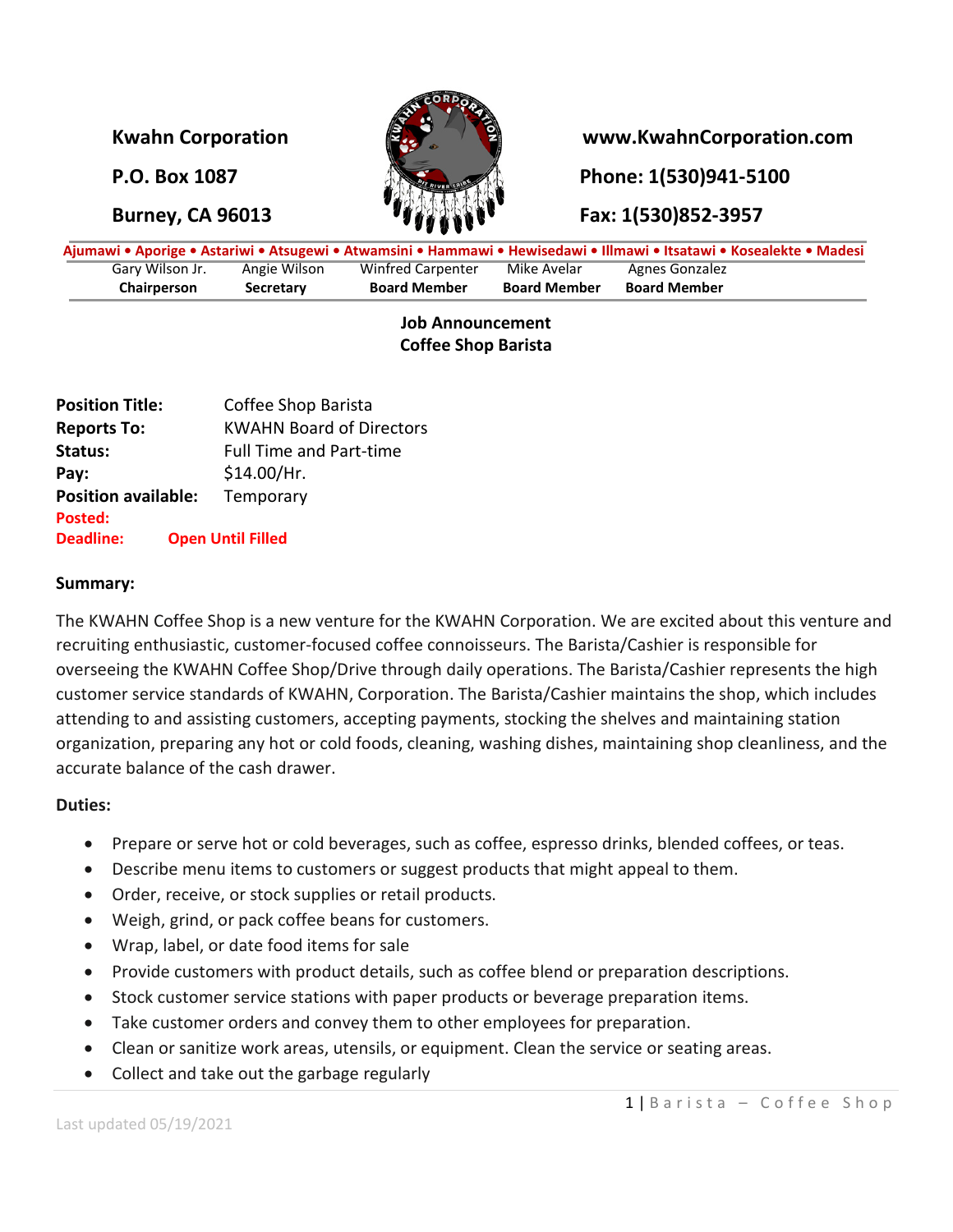- Create signs to advertise store products or events.
- Demonstrate the use of retail equipment, such as espresso machines.
- Prepare or serve menu items, such as sandwiches or salads.
- Check temperatures of freezers, refrigerators, or heating equipment to ensure proper functioning.
- Set up or restock product displays.
- Slice fruits, vegetables, desserts, or meats for use in foodservice. Performs other duties and special projects as assigned.
- Serve prepared foods, such as muffins, biscotti, or bagels.
- •

### **Qualifications:**

- High School diploma or GED preferred.
- Must be over 18 years of age.
- California Food Handlers Card
- Must have excellent customer service and employee relations skills.
- Ability to add, subtract, multiply and divide; also compute discounts, fractions, ratios, and percentages.
- Must possess a current and valid Food Handler's Card.
- Ability to work irregular hours, including nights, weekends, and holidays

### **Physical, Environmental, and Intellectual Conditions:**

- Manual and finger dexterity as required to perform daily job duties.
- Ability to occasionally stand for prolonged periods of time.
- Ability to frequently walk and/or stand for prolonged periods of time.
- Ability to occasionally lift and/or move up to 25 pounds.
- Ability to frequently bend, squat and/or stoop.

**Native American and Tribal Member Preference:** Preference will be given to qualified Native American's under the Federal Indian Preference Act (43 CFR 17.3 (d). Applicants claiming Indian Preference must submit verification of Indian certification by tribe or affiliation or other acceptable documentation of Indian heritage. **Note**: The Pit River Tribe offers a comprehensive Health (Medical-Dental-Eye and Life) Insurance package, Supplementary Cancer and Accidental insurance, and enrollment in Benefits after successfully completing the probationary period.

Submit Applications:

Christina Van Holland, MBA THRP Human Resources Department 36970 Park Avenue Burney, California 96013 (530)335-5421 ext.2102 (530)384-6001 Fax [cvanholland@pitrivertribe.org](mailto:cvanholland@pitrivertribe.org)